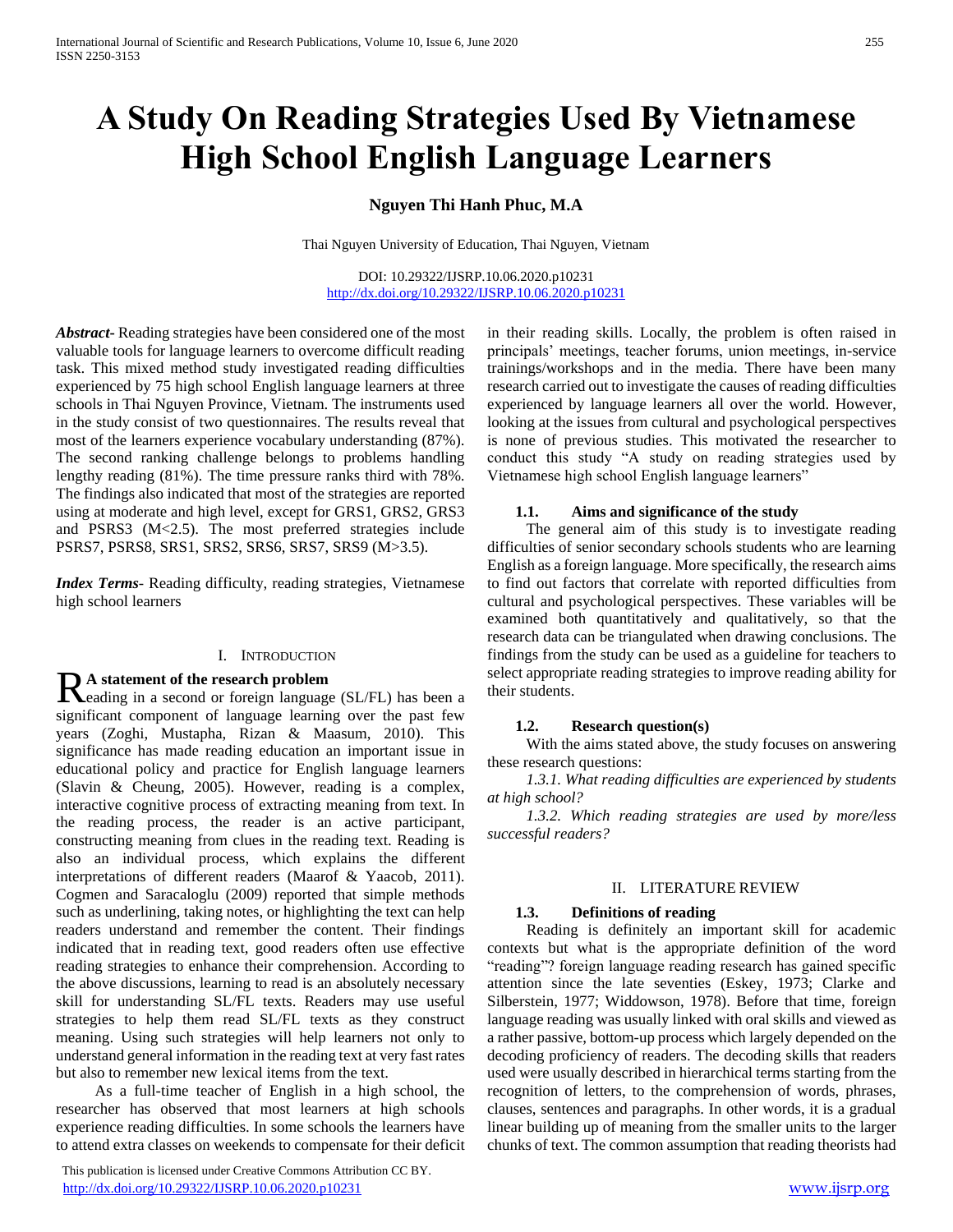about foreign language reading was that the higher the foreign language proficiency of readers the better their reading skills. Knowledge of the foreign culture was also an important factor that enabled foreign readers to arrive at the intended meaning of texts (Fries, 1972; Lado, 1964; Rivers, 1968). Reading thus involves two main processes as suggested by Lunzer and Dolan.

 Grable (1991) defines reading as an "interactive" process between a reader and a text which leads to automaticity or (reading fluency). In this process, the reader interacts dynamically with the text as he/she tries to elicit the meaning and where various kinds of knowledge are being used: linguistic or systemic knowledge (through bottom-up processing) as well as schematic knowledge (through top-down processing).

 According to Pang, Elizabeth, Muaka, Angaluki, Bernhardt, Elizabeth B, Kamil, Michael L. (2003), reading is about understanding written texts. It is a complex activity that involves both perception and thought. Reading consists of two related processes: word recognition and comprehension. Word recognition refers to the process of perceiving how written symbols correspond to one's spoken language. Comprehension is the process of making sense of words, sentences and connected text. Readers typically make use of background knowledge, vocabulary, grammatical knowledge, experience with text and other strategies to help them understand written text.

 Nuttal (1982) defines reading as the ability to understand written texts by extracting the required information from them efficiently. While looking at a notice board, looking up a word in a dictionary and looking for special information from a text, normally we use different reading strategies to get what it means. Smith (1971) defines it as the act of giving attention to the written word, not only in reading symbols but also in comprehending the intended meaning. The writer and reader interaction through the text for the comprehension purpose is also viewed as reading by Widdowson (1979:105). What is significant in all these definitions is that there is no effective reading without understanding. So reading is more than just being able to recognize letters, words and sentences and read them aloud as known traditionally (although letter identification, and word recognition are of course essential). It involves getting meaning, understanding and interpreting what is read. What we need is reading that goes hand in hand with understanding and

# **1.4. The comprehension process**

 Reading comprehension is a psychological process which occurs in the mind. The mental process is invisible. This invisibility makes it difficult for the researcher to provide a concrete and clear definition. Kintsch (1998) describes comprehension as occurring "when and if the elements that enter into the process achieve a stable state in which the majority of elements are meaningfully related to one another and other elements that do not fit the pattern of the majority are suppressed" (p.4). In common sense terms, the mental elements can be readers' prior knowledge, concepts, images or emotions. With the schematic processing perspective held by Johnston (1983), reading comprehension can be defined as follows:

 Reading comprehension is considered to be a complex behavior which involves conscious and unconscious use of various strategies, including problem-solving strategies, to build a model of the meaning which the writer is assumed to have intended. The model is constructed using schematic knowledge structures and

 This publication is licensed under Creative Commons Attribution CC BY. <http://dx.doi.org/10.29322/IJSRP.10.06.2020.p10231> [www.ijsrp.org](http://ijsrp.org/)

the various cue systems which the writer has given (e.g., words, syntax macrostructures, social information) to generate hypotheses which are tested using various logical and pragmatic strategies. Most of this model must be inferred, since text can never be fully explicit and, in general, very little of it is explicit because even the appropriate intentional and extensional meanings of words must be inferred from their context (p. 17).

 For Johnston (1983), reading comprehension can mean the reader's comprehension of the text results from using different strategies consciously and unconsciously and is evoked by various knowledge sources. Johnston (1983) discusses using strategies to comprehend the text and he emphasizes examining the process of comprehension. Another view of reading comprehension focusing on the result rather than the process can also be added for this current study. The result of reading comprehension may show what the reader understands from a text, what he/she fails to understand from a text, and how he/she transacts with the text.

 Gunderson (1995) differentiates three levels of comprehension including "literal or detail, inferential, and critical and evaluative, sometimes called applicative" (p.27). Gunderson (1995) provides explanations for the three levels of comprehension: literal-level comprehension requires little more than memory work and the remembering of details from the text; inferential-level comprehension involves "readers in thinking about what they've read and coming to conclusions that go beyond the information given in the text" (p.31); at critical and evaluativelevel comprehension, readers are able to "evaluate whether a text is valid and expresses opinion rather than fact, as well as apply the knowledge gained from the text in other situations" (p.28). This study, following Gunderson's (1995) suggestion, avoids focusing on literal-level comprehension as the end goal of the study but rather intends to set up an EFL reading program which may "excite students and nurture their ability to use language in creative and meaningful ways" (Gunderson, 1995,p.43)

# **1.5. Factors affecting reading comprehension**

 A study by Palincsar and Brown (1984) showed that "reading comprehension is the product of three main factors" (p.118). The three factors include first, reader-friendly or readerconsiderate texts; second, the interaction of the reader's prior knowledge and text content; and third, reading strategies which reveal the way readers manage their interaction with written texts and how these strategies are related to text comprehension (Palincsar & Brown, 1984).

 Comprehension can be enhanced to the extent that the texts are well written, that is, they follow a structure which is familiar to the reader and their syntax, style, clarity of presentation, and coherence reach an acceptable level in terms of the reader's mother language. Such texts have been called reader-friendly or readerconsiderate (Anderson & Armbruster, 1984).Comprehension can also be influenced by the extent of overlap between the reader's prior knowledge and the content of the text. Research demonstrates the impact of schematic constructive processes on text comprehension. A number of studies suggest that text comprehension is dependent upon prior knowledge (Anderson & Pitchert, 1978;Anderson, Reynolds, Schallert, & Goetz, 1977, Bransford & Johnson, 1973;Dooling & Lacharnn, 1971;Fass & Schumacher, 1981).Voss and his colleges (Chiesi, Spilich, & Voss, 1979) provide a clear example of this in their research that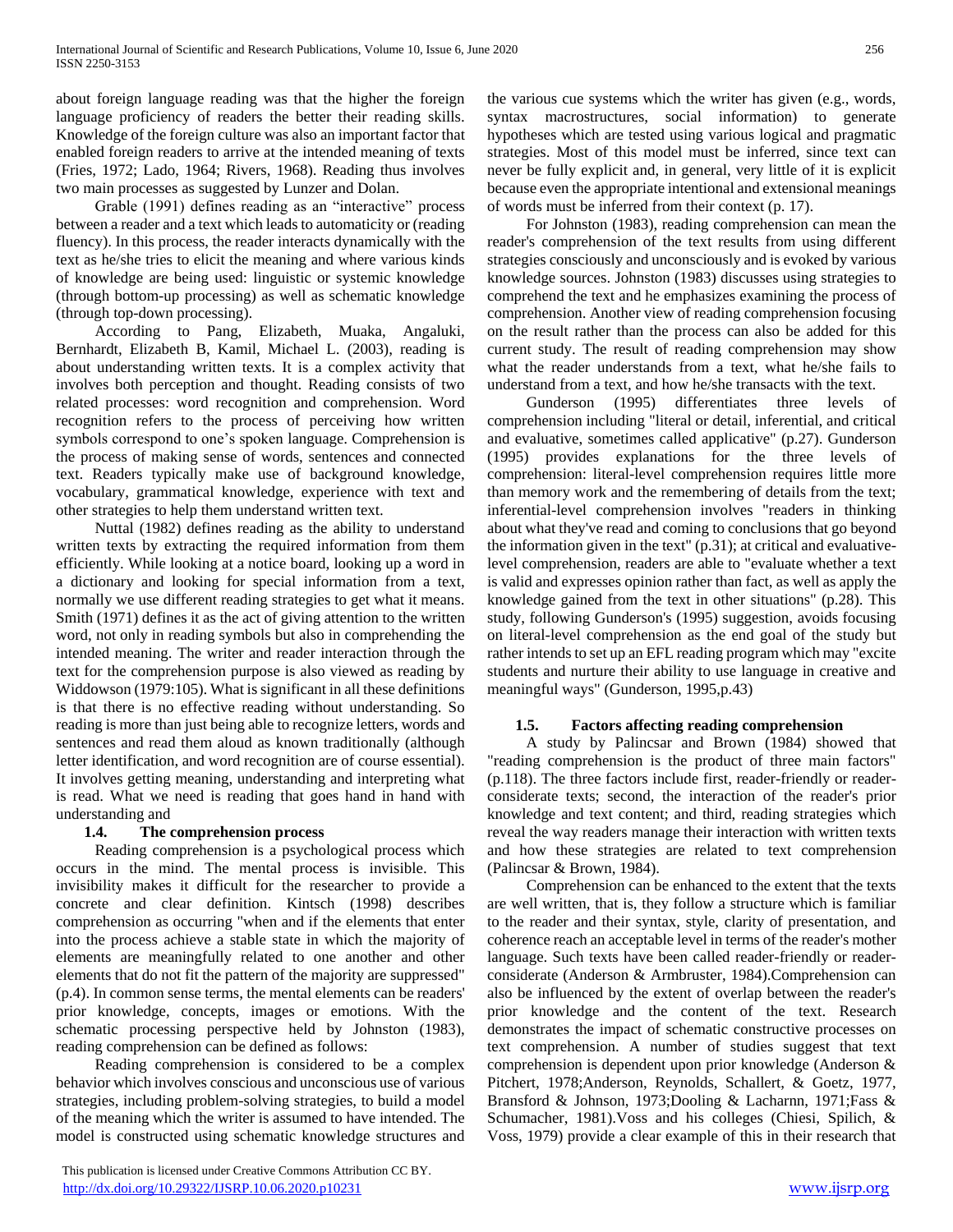describes how previously acquired knowledge influences college students' acquisition of new domain-related information. In their research, the performance of individuals with high baseball (HK) or low baseball (LK) knowledge is compared. Chiesi, Spilich and Voss (1979) indicate HK recognition performance is superior to LK, and that HK individuals need less information to make recognition judgments than LK individuals. Moreover, to enhance comprehension and overcome comprehension failures, some reading researchers focus on reading strategies. In Casanave's (1988) study of comprehension monitoring strategies, Cananave describes how successful readers employ effective strategies while reading; they usually propose a question, and elaborate their own knowledge and the content of the text. Casanave (1988) also makes a distinction between routine and repair (non-routine) monitoring strategies- the task of routine monitoring strategies may include "predicting, checking understanding for consistency, and checking for overall understanding" (p.290) whereas repair (non-routine)strategies may include "evaluating what the problem is, deciding how to resolve it, implementing the strategy as a result of the decision made, and checking the results" (p.290). Other recognized strategies may include these identified in Zvetina's study (1 987) for building and activating appropriate background knowledge, and those described by Block (1986) for recognizing text structure. The well-practiced decoding and comprehension skills of expert readers permit those readers to proceed relatively automatically, until a triggering event alerts them to a comprehension failure but when a comprehension failure is detected, readers must slow down and allot extra processing to the problem area (Spilich,Vesonder, Chiesi, & Voss, 1979).To fully understand how a student learns from texts, the reading instructor cannot ignore any of these three main factors which Palincsar and Brown (1 984) propose. However, in this paper, the researcher has chosen to concentrate most extensively on how the reader's prior knowledge may influence EFL students' reading comprehension.

#### **1.6. Strategies to enhance reading comprehension**

 According to Lerner (2006) the National Reading Panel of 2000 recognized several strategies that had a solid scientific basis of instruction for improving reading comprehension including: *Comprehension monitoring*: Students learn how to be aware of their understanding of the material.

 *Cooperative thinking*: Students learn reading strategies together.

*Use of graphic and semantic organizers, including story maps*: Students make graphic representations of the materials to assist their comprehension.

 *Question answering*: Students answer questions posed by the teacher and receive immediate feedback.

 *Question generation*: Students ask themselves questions about various aspects of the story.

 *Story structure*: Students are taught how to use the structure of the story as a means of helping them recall story content in order to answer questions about what they have read.

 *Summarization*: Students are taught to integrate ideas and to generate ideas and to generalize from the text information.

 Williams 1998 in learner (2006) However suggests that students with learning disabilities require a different type of comprehension instruction than typical learners and that just as students with learning disabilities need explicit structure

 This publication is licensed under Creative Commons Attribution CC BY. <http://dx.doi.org/10.29322/IJSRP.10.06.2020.p10231> [www.ijsrp.org](http://ijsrp.org/)

instruction to learn word-recognition skills, they need explicit, highly structured instruction to learn reading comprehension skills. Williams (1998) emphasizes a "Themes Instruction Program", which consists of a series of twelve 40 minutes lessons and each lesson is organized around a single story and is composed of five parts namely: pre-reading discussion on the purpose of the lesson and the topic of the story that will be read, reading the story, discussion of important story information using organized (schema) questions as a guide, identification of a theme for the story, stating it in general terms so that it is relevant to a variety of stories and situations and finally practice in applying the generalized theme to real-life experiences.

#### III. METHODOLOGY

#### **1.7. Research design**

 This study adopted both the quantitative and qualitative research approaches. According to Christenson and Johnson (2008), the qualitative research approach relies on the collection of non-numerical data, while for Gay et al. (2009) it is the collection, analysis, and interpretation of comprehensive narrative and visual data to gain insight into a particular phenomenon of interest. Best and Khan (2006) describe the quantitative approach as the collection and analysis of numerical data describe, explain, predict, or control phenomena of interest.

#### **1.8. Participants and sampling**

 For this study, students of grade 12 were selected. Those students are chosen from three schools in Thai Nguyen Province namely; Luong Ngoc Quyen Secondary school (LNQS), Ngo Quyen Secondary school (NQS) and Duong Tu Minh Secondary school (DTMS). All of these students are about to take the graduation examination in which English is one of the compulsory subject. The number of students involved in the present study is seventy five (75). Twenty (26.6%) students from LNQS, another thirty (40%) students come from NQS and twenty-five (33.3%) students are from DTMS

#### **1.9. Data collection instruments**

.

 The first instrument was a questionnaire which is delivered to the students to investigate types of difficulties they encounter during the reading comprehension (see appendix A).

 The second instruments used in this study was the Metacognitive Awareness of Reading Strategies Inventory (MARSI) version 1.0, which was originally developed by Mokhtari and Reichard (2002) as a tool to measure native English language learners' awareness of reading strategy usage. Some of the items have been altered or reworded to be closed to the reading texts in school textbook. The MARSI consists of 30 items that measure awareness reading strategies (see appendix B). In this questionnaire each item is accompanied with a 5-point, Likerttype scale, 1 (never or almost never do this), 2 (only occasionally do this), 3 (sometimes do this), 4 (usually do this), 5 (always or almost always do this) in which scores of 2.4 or below demonstrate low strategy use, 2.5 to 3.4 show moderate strategy use, and 3.5 or above signifies high strategy use.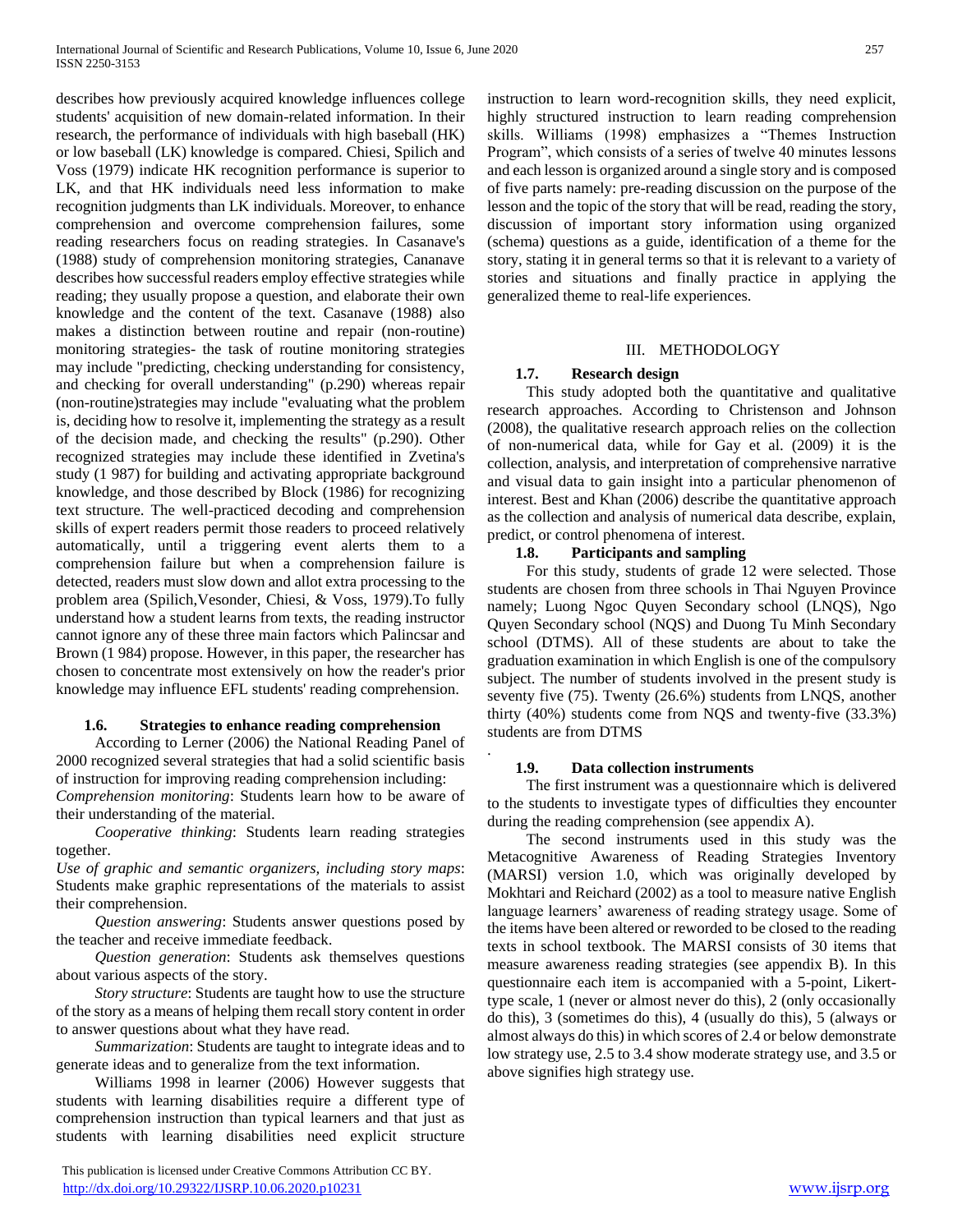# IV. RESULTS AND DISCUSSIONS

#### **1.10. Results for research question 1**

 A hundred copies of questionnaire have been delivered to students in three high schools. The researcher received 75 valid papers back. There are some students who cannot even specify their problems so they left the column blank. The results of the first questionnaire are as shown in the table 1 below.

| No  | <b>STATEMENTS</b>                                                          | <b>REPORTED</b> |
|-----|----------------------------------------------------------------------------|-----------------|
|     |                                                                            | <b>RESULT</b>   |
| 1.  | I have problems understanding words in the readings                        | 87%             |
| 2.  | I have problems understanding grammatical points                           | 65%             |
| 3.  | I have problems inferring information in the readings                      | 70%             |
| 4.  | I have problems getting the main points of the readings                    | 75%             |
| 5.  | I have problems deducing meaning from context                              | 65%             |
| 6.  | I have problems selecting specific relevant information                    | 50%             |
| 7.  | I have problems predicting information from readings                       | 72%             |
| 8.  | I have problems handling lengthy readings                                  | 81%             |
| 9.  | I have problems recognizing writing styles                                 | 30%             |
| 10. | I have problems with different subject matters                             | 45%             |
| 11. | I am not interested in reading texts in English                            | 35%             |
| 12. | I do not have enough external supports such as peers, parents and teachers | 46%             |
| 13. | I lack of exposure to authentic reading materials                          | 72%             |
| 14. | I do not have motivation with readings                                     | 48%             |
| 15. | I am always under time pressure during readings.                           | 78%             |

*Table 1: Results of the difficulty experienced by EFL students*

# **1.11. Results for research question 2**

 The descriptive statistics (table 2) shows that most of the strategies are reported using at moderate and high level, except for GRS1, GRS2, GRS3 and PSRS3 (M<2.5). The most preferred strategies include PSRS7, PSRS8, SRS1, SRS2, SRS6, SRS7, SRS9  $(M>3.5)$ .

| <b>Descriptive Statistics</b> | N               | Minimum | <b>Maximum</b> | <b>Mean</b> | S.D   | <b>Variance</b> |
|-------------------------------|-----------------|---------|----------------|-------------|-------|-----------------|
| GRS1                          | $\overline{75}$ |         |                | 3.12        | 1.542 | 2.377           |
| GRS2                          | 75              |         |                | 2.19        | .940  | .884            |
| GRS3                          | 75              |         |                | 2.12        | .958  | .918            |
|                               |                 |         | 5              |             |       |                 |
| GRS4                          | 75              |         |                | 2.97        | 1.385 | 1.918           |
| GRS5                          | 75              |         | 5              | 2.85        | 1.430 | 2.046           |
| GRS6                          | 75              |         |                | 3.28        | .938  | .880            |
| GRS7                          | 75              |         |                | 3.15        | 1.402 | 1.965           |
| GRS8                          | 75              |         |                | 3.47        | 920   | .847            |
| GRS9                          | 75              |         |                | 3.49        | 876   | .767            |
| <b>GRS10</b>                  | 75              |         | 5              | 3.71        | 731   | 534             |
| GRS11                         | 75              |         | 5              | 3.40        | 870   | .757            |
| GRS12                         | $\overline{75}$ |         |                | 3.37        | .897  | .805            |
| GRS13                         | 75              |         |                | 3.40        | 885   | 784             |
| PSRS1                         | 75              |         | 5              | 2.69        | 1.013 | 1.026           |
| PSRS2                         | $\overline{75}$ |         | 5              | 3.24        | .956  | .915            |
| PSRS3                         | 75              |         | 5              | 2.47        | 1.031 | 1.063           |
| PSRS4                         | 75              |         |                | 2.75        | 1.116 | 1.246           |
| PSRS5                         | 75              |         |                | 2.71        | 1.075 | 1.156           |
| PSRS6                         | 75              |         | 5              | 2.87        | 1.166 | 1.360           |
| PSRS7                         | 75              |         | 5              | 3.67        | .935  | .874            |
| PSRS8                         | 75              |         | 5              | 3.64        | 939   | .882            |
| SRS <sub>1</sub>              | 75              |         |                | 3.77        | .924  | .853            |
| SRS <sub>2</sub>              | 75              |         |                | 3.71        | .882  | .778            |
| SRS3                          | 75              |         |                | 2.92        | 1.440 | 2.075           |
| SRS4                          | 75              |         | 5              | 3.07        | 1.536 | 2.360           |
| SRS5                          | 75              |         | 5              | 3.05        | 1.506 | 2.267           |
|                               |                 |         |                |             |       |                 |

 This publication is licensed under Creative Commons Attribution CC BY. <http://dx.doi.org/10.29322/IJSRP.10.06.2020.p10231> [www.ijsrp.org](http://ijsrp.org/)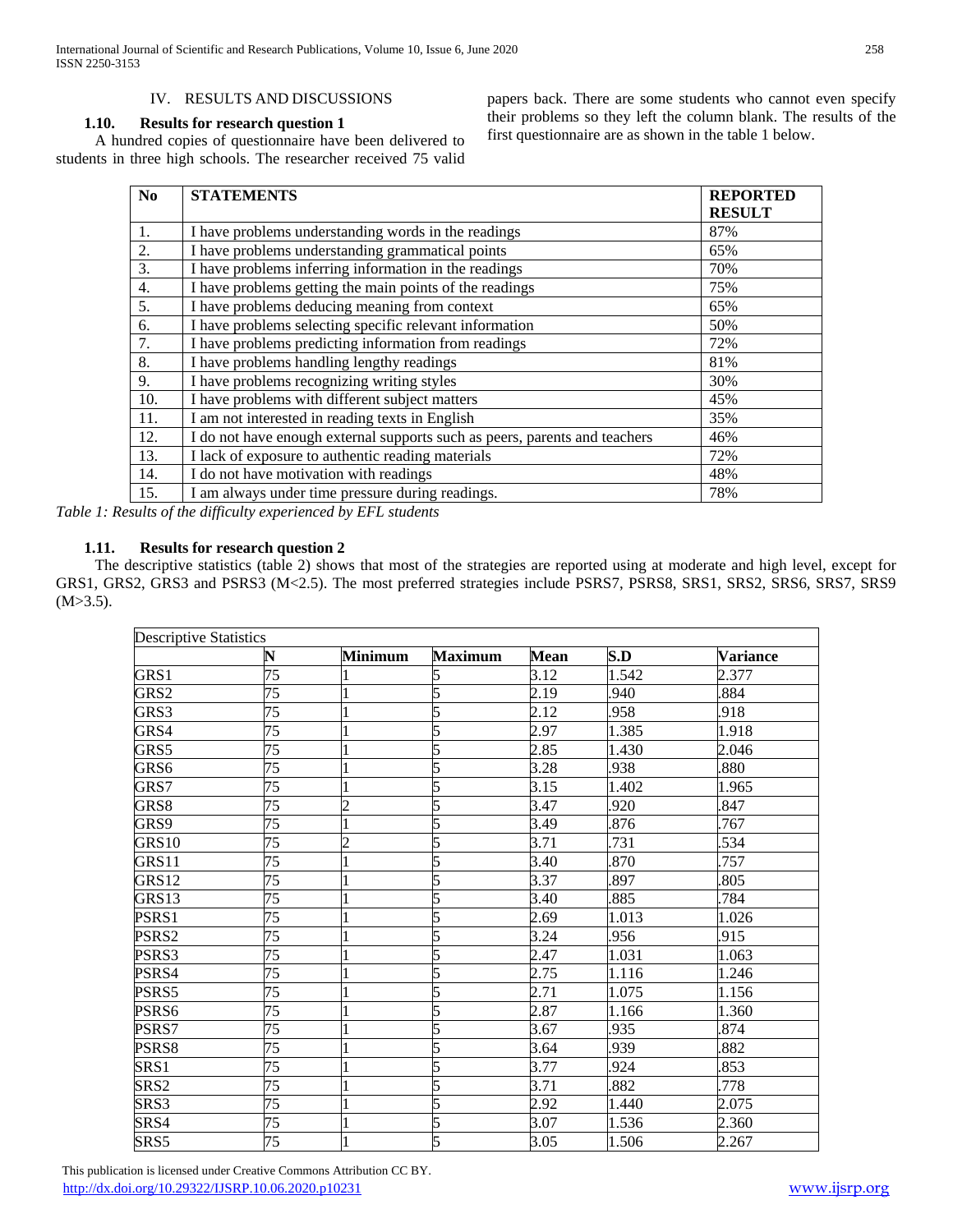| SRS <sub>6</sub>   |     |  | 3.84             | .855  | $72^{\circ}$ |
|--------------------|-----|--|------------------|-------|--------------|
| SRS7               |     |  | 3.88             | .900  | 1.810        |
| SRS <sub>8</sub>   |     |  | $\cap$<br>ت که ب | 1.503 | 2.259        |
| SRS9               |     |  | 70               | .890  | .792         |
| Valid N (listwise) | 175 |  |                  |       |              |

#### *Table 2: Descriptive statistics of the mean scores of the use of reading strategies*

 In this research, the factor analysis process is repeated in 2 rounds due to the cross-factor loading of the variables. In all 2 rounds of the factor analysis process, KMO is about 0.8 ( $>0.5$ ) with statistical significance (sig = .000) and each Total Varian Explained is over 70% (>50%) which prove the appropriateness of factor analysis.

 In the first round, 4 initial components are converted into 4 components. 10 items are deleted because of cross-loading factor and 20 remaining items are kept for the next step. Finally, these 20 items are tested again in the final round.

| <b>KMO</b> and Bartlett's Test                   |                    |          |  |  |  |
|--------------------------------------------------|--------------------|----------|--|--|--|
| Kaiser-Meyer-Olkin Measure of Sampling Adequacy. | .839               |          |  |  |  |
|                                                  | Approx. Chi-Square | 1293.541 |  |  |  |
| <b>Bartlett's Test of Sphericity</b>             | df                 | 190      |  |  |  |
|                                                  | Sig                | .000     |  |  |  |

Table 3: KMO and Bartlett's test

# **1.12. Hypothesis testing**

 The next step includes all the other dependent variables in the model together with the above control variables to assess the overall impact of these control variables on the reading achievement of students dependent variable. Table 5 shows that independent variables that account for 35.3% of the variation of the dependent variable.

#### **Model Summary**

| Change<br>Change<br>.379<br>379<br>.000<br>.616 <sup>a</sup><br>.6849<br>.353<br>14.464 | Model | IR | R Square Adjusted | Square | RIStd.<br>the Estimate | . Error of Change Statistics<br>$\mathbb{R}$ | Square F Change | df1 | df2 | Sig.<br>R |
|-----------------------------------------------------------------------------------------|-------|----|-------------------|--------|------------------------|----------------------------------------------|-----------------|-----|-----|-----------|
|                                                                                         |       |    |                   |        |                        |                                              |                 |     |     |           |

a. Predictors: (Constant), SRS, GRS, PSRS

#### **Coefficients<sup>a</sup>** Model Unstandardized Coefficients Standardized Coefficients Sig. Std. Error Beta 1 (Constant) 1.663 .543 .003 .003 GRS .269 .111 .228 2.432 .018 PSRS .520 .094 .542 .5532 .000 SRS .033 .105 .030 .310 .757

a. Dependent Variable: MAR2

*Table 4: Variable summary*

 The linear regression model expresses the correlation between the factors as follows:

Mark = 1.663+0.269\*GRS+0.52\*PSRS

 The research results of the author are basically consistent with previous quantitative studies. The test results show that the reading achievement of students is influenced by 2 factors: (1) GRS; (2) PSRS.

#### **REFERENCES**

- [1] Aebersold, J., & Field, M.L. (1997). From Reader to Reading Teacher: Issues and Strategies for Second Language Classrooms. Cambridge, Cambridge UP.
- [2] Abraham, Paul. (2002). Skilled Reading: Top-down, bottom-up. Field Notes, 10(2); Retrieved on June 1, 2018 from http://www.sabes.org/ resources/ fieldnotes/vol10/fn102.pdf

 This publication is licensed under Creative Commons Attribution CC BY. <http://dx.doi.org/10.29322/IJSRP.10.06.2020.p10231> [www.ijsrp.org](http://ijsrp.org/)

- [3] Akbari, Z. 2014. The Role of Grammar in Second Language Reading Comprehension: Iranian ESP Context (International Conference on Current Trends in ELT). Procedia - Social and Behavioral Sciences 98122 – 126. Iran: Elsevier Ltd.
- [4] Barnard, R., Brookes, H., Pozzo, G., & Rowe, T. (1980). Reading Strategies. In G. Cortese (Ed.), Readng in a Foreign Language (pp. 400-415). Milan: Franco Angeli.
- [5] Block, E. (1986). The comprehension strategies of second language readers. TESOL Quarterly, 20, 463-494.
- [6] Carrell , Patricia L. & Eisterhold, J.C. (1983). Schema theory and ESL reading pedagogy. TESOL Quarterly, 17(4), 553-573.
- [7] Carrell , P. L., Pharis, B. G., & Liberto, J. C. (1989). Metacognitive strategy training for ESL reading. TESOL Quarterly, 23(4), 647-678.
- [8] Carrell, P. L., Gadjusek, L., & Wise, T. (1998). Metacognition and EFL/ESL reading. Instructional Science, 26, 97-112.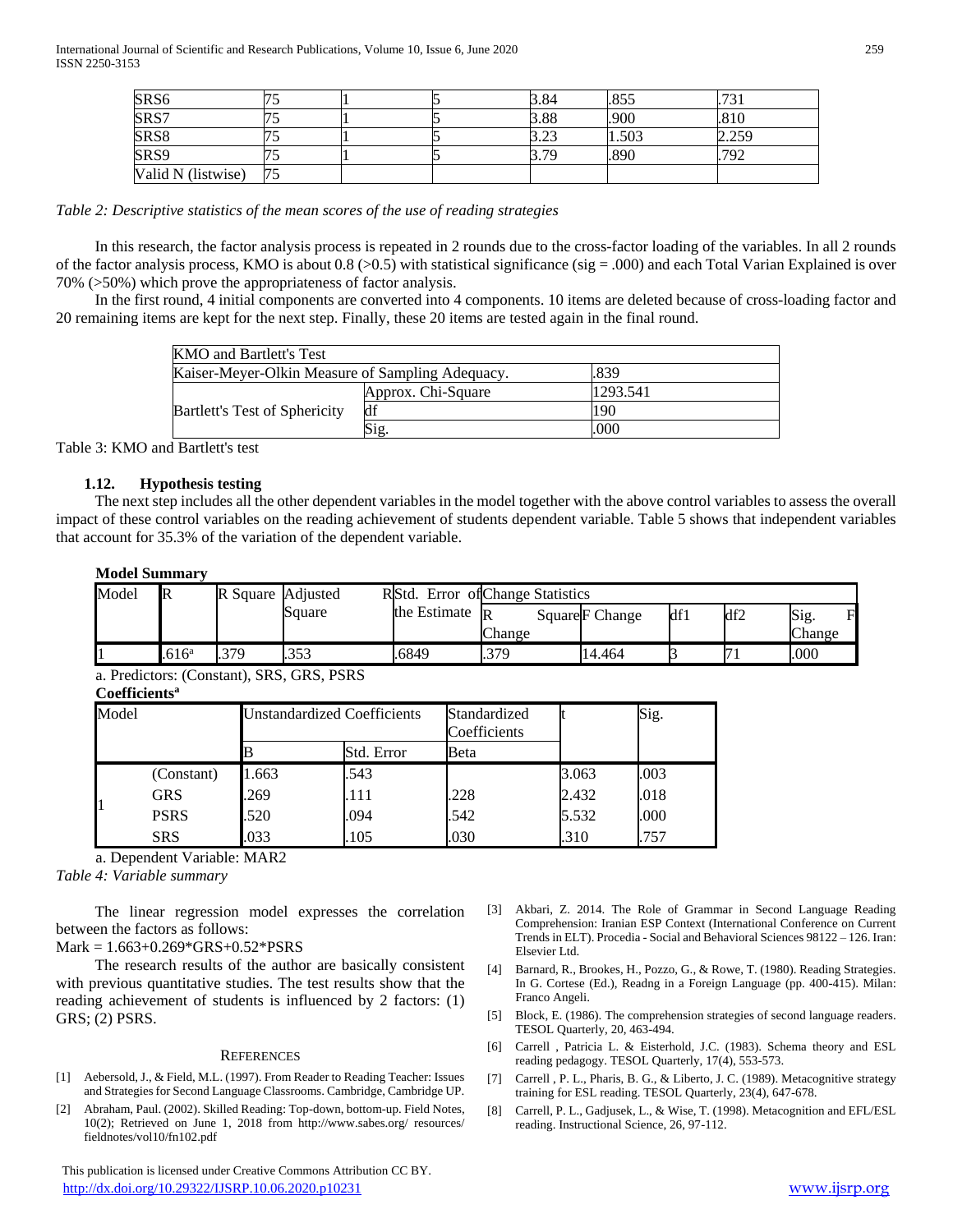- [9] Christenson, L. & Johnson, B. (2008). Education Research: qualitative, quantitative and mixed approaches (3rd ed.). Los Angeles, USA: Sage.
- [10] Cogmen, S., & Saracaloglu, A. S. (2009). Students' usage of reading strategies in the faculty of education. Procedia Social and Behavioral Sciences, 1, 248-251.
- [11] Darrel, M. (2005). The Howard Street Tutoring Manual: Teaching at-risk readers in
- [12] the primary grades. London: Guilford Press.
- [13] Day, R., & Bamford, J. (1998). Extensive reading in the second language classroom. New York: Cambridge University Press.
- [14] Drucker, Mary J (2003). What reading teachers should know about ESL learners. The Reading Teacher. Vol 57 (1): p.22-29. Retrieved on June 6th, 2018 from www.questia.com
- [15] Elizabeth S. Pang, Muaka A., Elizabeth B. Bernhardt & Michael L. Kamil. (2003). Teaching Reading. Educational Practices Series. Retrieved on June 6th, 2018 from http://www.ibe.unesco.org/International/Publications/EducationalPractices.
- [16] Gabb, Sally. (2000). From talk to print: Preparing students to read with ease. Field Notes, 10(2). June 1, 2018 from http://www.sabes.org/ resources/ fieldnotes/vol10/fn102.pdf
- [17] Gay, L. R., Mills, G. E. & Airasian, P. (2009). Educational Research: Competencies for analysis and Applications. London: Pearson International Edition.
- [18] Grabe, W. (2009). Reading in a Second Language: Moving from Theory to Practice. New York: Cambridge University Press.
- [19] Grabe, W., & Stoller, F. L. (2001). Teaching and Researching Reading. London: Pearson Education.
- [20] Grabe, William. (1991). Current developments in second language reading research.
- [21] TESOL Quarterly. 25 (3): 375-406.
- [22] Hafiz, F. M. & Tudor, Ian. (1989). Extensive reading and the development of language skills. ELT Journal, 43(1): 4-13.
- [23] Haller, Lee. (2000). Modeling class activities for low-level literacy learners. Field Notes (formerly Bright Ideas), 10 (2); Fall 2000.
- [24] Hedge, Tricia. (2003). Teaching & learning in the language classroom. UK: OUP.
- [25] Hosenfeld, C. (1977). A preliminary investigation of the reading strategies of successful and unsuccessful second language learners. System, 5(11), 110- 123.
- [26] Kuswidyastutik. (2013). Identifikasi Kesulitan Belajar Matematika Siswa Kelas IV SDN Kedungringin 1. Surabaya: UIN Sunan Ampel.
- [27] Maarof, N., & Yaacob, M. (2011). Meaning-making in the first and second language: reading strategies of Malaysian students. Procedia Social and Behavioral Sciences, 12, 211– 223.
- [28] Mokhtari, K., & Reichard, C. A. (2002). Assessing Students' Metacognitive Awareness of Reading Strategies. Journal of Educational Psychology, 94(2), 249-259.
- [29] Moorman , Kenneth & Ram, Ashwin. (1994). Integrating Creativity and reading: A functional approach. Hillsdale, NJ: Lawrence Erlbaum Associates.

# **APPENDICES**

# **Appendix A: Questionnaire for reading difficulties**

DIRECTIONS: Listed below are statements about difficulties when doing reading comprehension tasks. Four numbers follow each statement (1, 2, 3, 4)

and each number means the following:

- 1 means "never true for me."
- 2 means "sometimes true for me."
- 3 means "often true for me."
- [30] Oberholzer, B. (2005). The Relationship between Reading Difficulties and Academic Performance. Vol. 12,119. University of Zululand's Library Catalogue.
- [31] Olshavsky, J. E. (1977). Reading as problem solving: An investigation of strategies. Reading Research Quarterly, 4, 654-674.
- [32] O´Malley, J. M., & Chamot, A. U. (1990). Learning strategies in second language acquisition. Cambridge: Cambridge University Press.
- [33] O'Malley, J. M., Chamot, A. U., Stewner-Mazanares, G., Russo, R., & kupper, L. (1985). Learning strategies applications with students of English as a second language. TESOL Quarterly, 19(3), 557-584.
- [34] Orasanu, Judith (Ed.). (1986). Reading comprehension: From research to practice. Hillsdale, NJ: Lawrence Erlbaum Associates.
- [35] Oxford, R. L. (1990). Language Learning Strategies: What every teacher should know. Newbury House Publishers.
- [36] Oxford, R., & Crookall, D. (1989). Research on language learning strategies; methods, findings, and instructional issues. The modern language Journal, 73(4), 103-114.
- [37] Paran, Amos. (1996). Reading in EFL: facts and fictions. ELT Journal, 50 (1): p.25-34.
- [38] Reis, R. (2016). Difficult Students Read Difficult Text. Retrieved from http://cgi.stanford.edu/~dept-ctl/tomprof/posting.php?ID=1145
- [39] Schinder, D. (2003). Research Methods for Business Students. Qualitative and Quantitative Approaches. Harlow: Pearson Education
- [40] Slavin, R., E., & Cheung, A. (2005). A Synthesis of research on language of reading instruction for English language learners. Review of Educational Research, 75(2), 247- 284.
- [41] Smith, W.P. (2008). Reading Instruction Resource. Retrieved from http://www.k12reader.com/what-is-content-area-reading.
- [42] Spencer, Robin, and Hay, Ian. (1998). Initial reading schemes and their high frequency words. Australian Journal of Language and Literacy.  $\circ$
- [43] Upton, T. A., & Lee-Thompson, L. C. (2001). The role of the first language in second language reading. SSLA, 23, 469-495.
- [44] Westwood, P. (2001). Reading and Learning Difficulties a Process to Teaching and Assessment. Australia: Acer Press.
- [45] Yukselir, C. (2014). An investigation into EFL prep-class students' academic emotions. Journal of Language and Linguistic Studies, 10(2), 100-119; 2014
- [46] Zhang, Z. (1993). Literature review on reading strategy research. 1-18. Retrieved June 1st 2018 from from EDRS database (ED356643).
- [47] Zoghi, M., Mustapha, R., Rizan, N., & Maasum, M. (2010). Looking into EFL reading comprehension. Procedia Social and Behavioral Sciences, 7(C), 439-445.

#### **AUTHORS**

**First Author** – Nguyen Thi Hanh Phuc, M.A, Thai Nguyen University of Education, Thai Nguyen, Vietnam Email: hanhphuc@dhsptn.edu.vn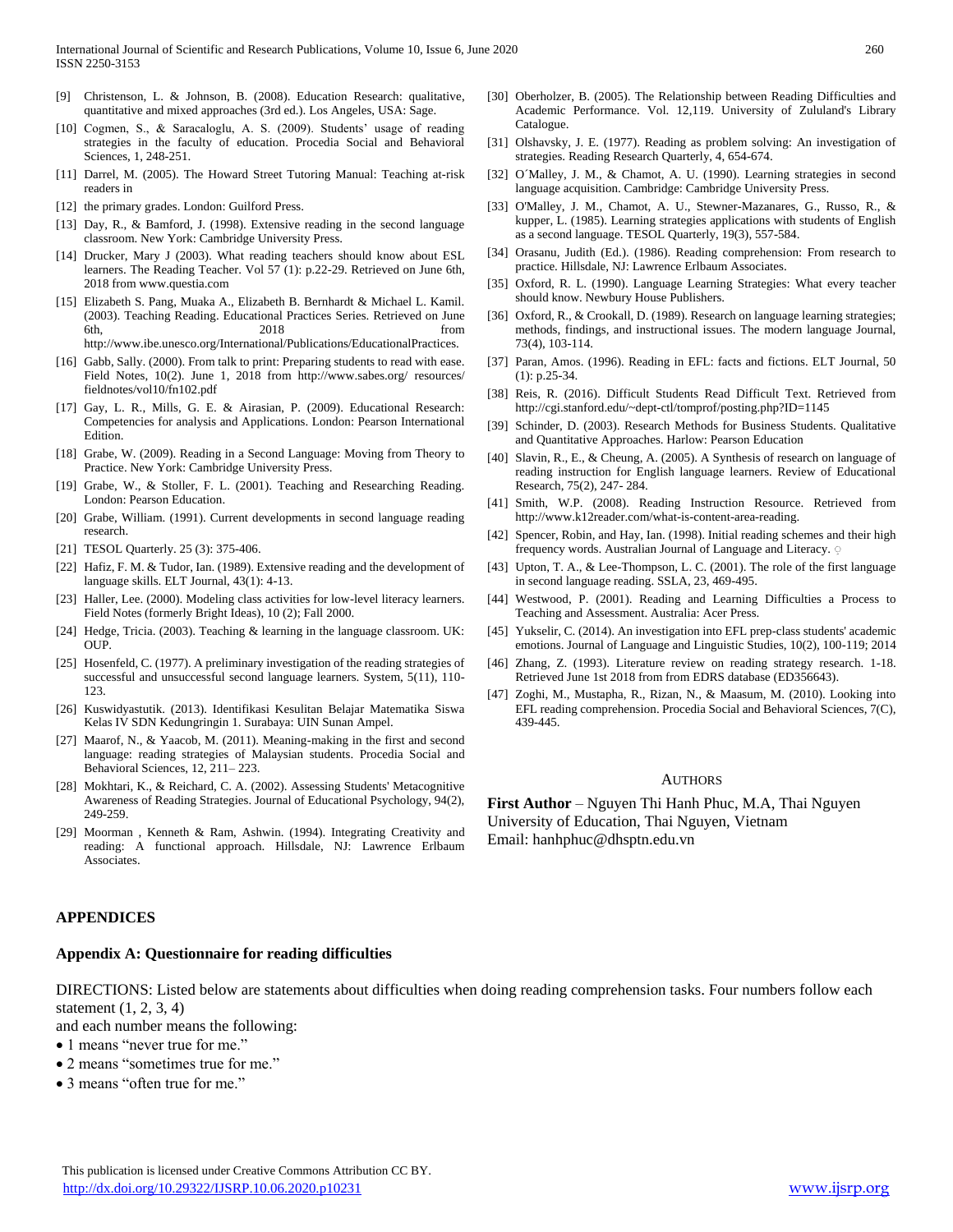International Journal of Scientific and Research Publications, Volume 7, Issue 8, August 2017 261 ISSN 2250-3153

4 means "always true for me."

After reading each statement, circle the number (1, 2, 3, or 4) that applies to you using the scale provided. Please note that there are no right or wrong answers to the statements in this inventory.

| N <sub>o</sub> | <b>STATEMENTS</b>                                                          |                | <b>SCALE</b>   |                |                |
|----------------|----------------------------------------------------------------------------|----------------|----------------|----------------|----------------|
| 1.             | I have problems understanding words in the readings                        | $\overline{4}$ | 3              | $\overline{2}$ | $\mathbf{1}$   |
| 2.             | I have problems understanding grammatical points                           | $\overline{4}$ | $\overline{3}$ | $\overline{2}$ | $\mathbf{1}$   |
| 3.             | I have problems inferring information in the readings                      | $\overline{4}$ | 3              | $\overline{2}$ | $\overline{1}$ |
| 4.             | I have problems getting the main points of the readings                    | $\overline{4}$ | $\overline{3}$ | $\overline{2}$ | $\overline{1}$ |
| 5.             | I have problems deducing meaning from context                              | $\overline{4}$ | $\overline{3}$ | $\overline{2}$ | $\mathbf{1}$   |
| 6.             | I have problems selecting specific relevant information                    | $\overline{4}$ | 3              | $\overline{2}$ | $\mathbf{1}$   |
| 7.             | I have problems predicting information from readings                       | $\overline{4}$ | $\overline{3}$ | $\overline{2}$ | $\overline{1}$ |
| 8.             | I have problems handling lengthy readings                                  | $\overline{4}$ | 3              | $\overline{2}$ | $\mathbf{1}$   |
| 9.             | I have problems recognizing writing styles                                 | $\overline{4}$ | $\overline{3}$ | $\overline{2}$ | $\mathbf{1}$   |
| 10.            | I have problems with different subject matters                             | $\overline{4}$ | 3              | $\overline{2}$ | $\overline{1}$ |
| 11.            | I am not interested in reading texts in English                            | $\overline{4}$ | 3              | $\overline{2}$ | $\mathbf{1}$   |
| 12.            | I do not have enough external supports such as peers, parents and teachers | $\overline{4}$ | 3              | $\overline{2}$ | $\overline{1}$ |
| 13.            | I lack of exposure to authentic reading materials                          | $\overline{4}$ | 3              | $\overline{2}$ | $\mathbf{1}$   |
| 14.            | I do not have motivation with readings                                     | $\overline{4}$ | 3              | $\overline{2}$ | $\overline{1}$ |
| 15.            | I am always under time pressure during readings.                           | $\overline{4}$ | 3              | $\overline{2}$ | $\mathbf{1}$   |

# **Appendix B: Metacognitive Awareness of Reading Strategies Inventory (MARSI) Version 1.0 Kouider Mokhtari and Carla Reichard © 2002**

DIRECTIONS: Listed below are statements about what people do when they read academic or school related materials such as textbooks, library books, etc. Five numbers follow each statement (1, 2, 3, 4, 5) and each number means the following:

- 1 means "I never or almost never do this."
- 2 means "I do this only occasionally."
- 3 means "I sometimes do this." (About 50% of the time.)
- 4 means "I usually do this."
- 5 means "I always or almost always do this."

After reading each statement, circle the number (1, 2, 3, 4, or 5) that applies to you using the scale provided. Please note that there are no right or wrong answers to the statements in this inventory.

# **PART A: GLOBAL READING STRATEGIES**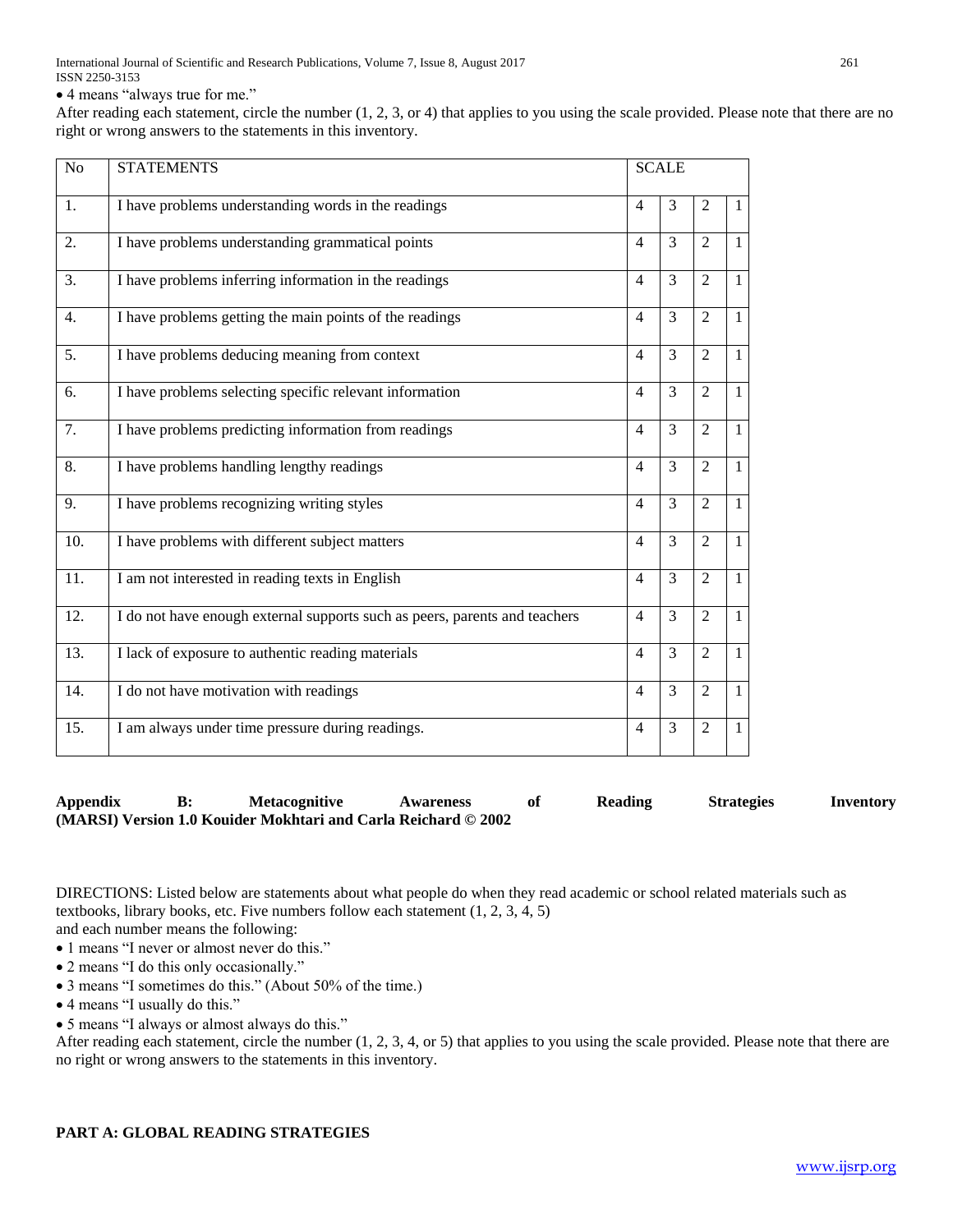| International Journal of Scientific and Research Publications, Volume 7, Issue 8, August 2017 | 262 |
|-----------------------------------------------------------------------------------------------|-----|
| ISSN 2250-3153                                                                                |     |

| <b>JJIN 22JU-JIJJ</b> |                                                                                     |              |                        |               |                |                |
|-----------------------|-------------------------------------------------------------------------------------|--------------|------------------------|---------------|----------------|----------------|
| #                     | <b>STRATEGIES</b>                                                                   | <b>SCALE</b> |                        |               |                |                |
| $\mathbf{1}$          | I have a purpose in mind when I read.                                               | 1            | 2                      | 3             | $\overline{4}$ | 5              |
| 2                     | I think about what I know to help me understand what I read.                        | 1            | $\mathfrak{D}$         | 3             | $\overline{4}$ | 5              |
| 3                     | I preview the text to see what it's about before reading it.                        | 1            | 2                      | 3             | $\overline{4}$ | 5              |
| $\overline{4}$        | I think about whether the content of the text fits my reading purpose               | 1            | $\mathfrak{D}$         | 3             | $\overline{4}$ | 5              |
| 5                     | I skim the text first by noting characteristics like length and organization.       | $\mathbf{1}$ | $\mathfrak{D}$         | 3             | $\overline{4}$ | 5              |
| 6                     | I decide what to read closely and what to ignore.                                   | $\mathbf{1}$ | $\mathfrak{D}$         | 3             | $\overline{4}$ | 5              |
| $\overline{7}$        | I use tables, figures, and pictures in text to increase my understanding            | $\mathbf{1}$ | $\overline{2}$         | $\mathcal{F}$ | $\overline{4}$ | 5              |
| 8                     | I use context clues to help me better understand what I'm reading.                  | $\mathbf{1}$ | $\mathfrak{D}$         | 3             | $\overline{4}$ | 5              |
| 9                     | I use typographical aids like bold face and italics to identify key<br>information. | $\mathbf{1}$ | $\overline{2}$         | 3             | $\overline{4}$ | $\overline{5}$ |
| 10                    | I critically analyze and evaluate the information presented in the text.            | $\mathbf{1}$ | $\mathcal{D}_{\alpha}$ | 3             | $\overline{4}$ | 5              |
| 11                    | I check my understanding when I come across conflicting information                 | $\mathbf{1}$ | $\mathfrak{D}$         | 3             | $\overline{4}$ | 5              |
| 12                    | I try to guess what the material is about when I read                               | $\mathbf{1}$ | $\overline{2}$         | 3             | $\overline{4}$ | 5              |
| 13                    | I check to see if my guesses about the text are right or wrong                      | 1            | $\overline{2}$         | 3             | $\overline{4}$ | 5              |

# **PART B: PROBLEM SOLVING READING STRATEGIES**

| #              | <b>STRATEGIES</b>                                                        |              | <b>SCALE</b>   |   |   |                          |
|----------------|--------------------------------------------------------------------------|--------------|----------------|---|---|--------------------------|
| $\mathbf{1}$   | I read slowly but carefully to be sure I understand what I'm reading     |              | $\mathfrak{D}$ | 3 |   | $\overline{\phantom{0}}$ |
| 2              | I try to get back on track when I lose concentration                     |              | 2              | 3 | 4 | 5                        |
| 3              | I adjust my reading speed according to what I'm reading                  | 1            | $\overline{2}$ | 3 | 4 | $\overline{\phantom{0}}$ |
| $\overline{4}$ | When text becomes difficult, I pay closer attention to what I'm reading. | $\mathbf{1}$ | $\overline{2}$ | 3 | 4 | 5                        |
| 5              | I stop from time to time and think about what I'm reading.               |              | $\overline{2}$ | 3 | 4 | 5                        |
| 6              | I try to picture or visualize information to help remember what I read.  | $\mathbf{1}$ | 2              | 3 | 4 | $\overline{\phantom{0}}$ |
| 7              | When text becomes difficult, I re-read to increase my understanding.     | 1            | $\mathfrak{D}$ | 3 | 4 | $\overline{5}$           |
| 8              | I try to guess the meaning of unknown words or phrases                   | 1            | $\mathfrak{D}$ | 3 | 4 | $\overline{\phantom{0}}$ |

# **PART C: SUPPORT READING STRATEGIES**

| # | <b>STRATEGIES</b>                                            | <b>SCALE</b> |  |  |  |  |
|---|--------------------------------------------------------------|--------------|--|--|--|--|
|   | I take notes while reading to help me understand what I read |              |  |  |  |  |